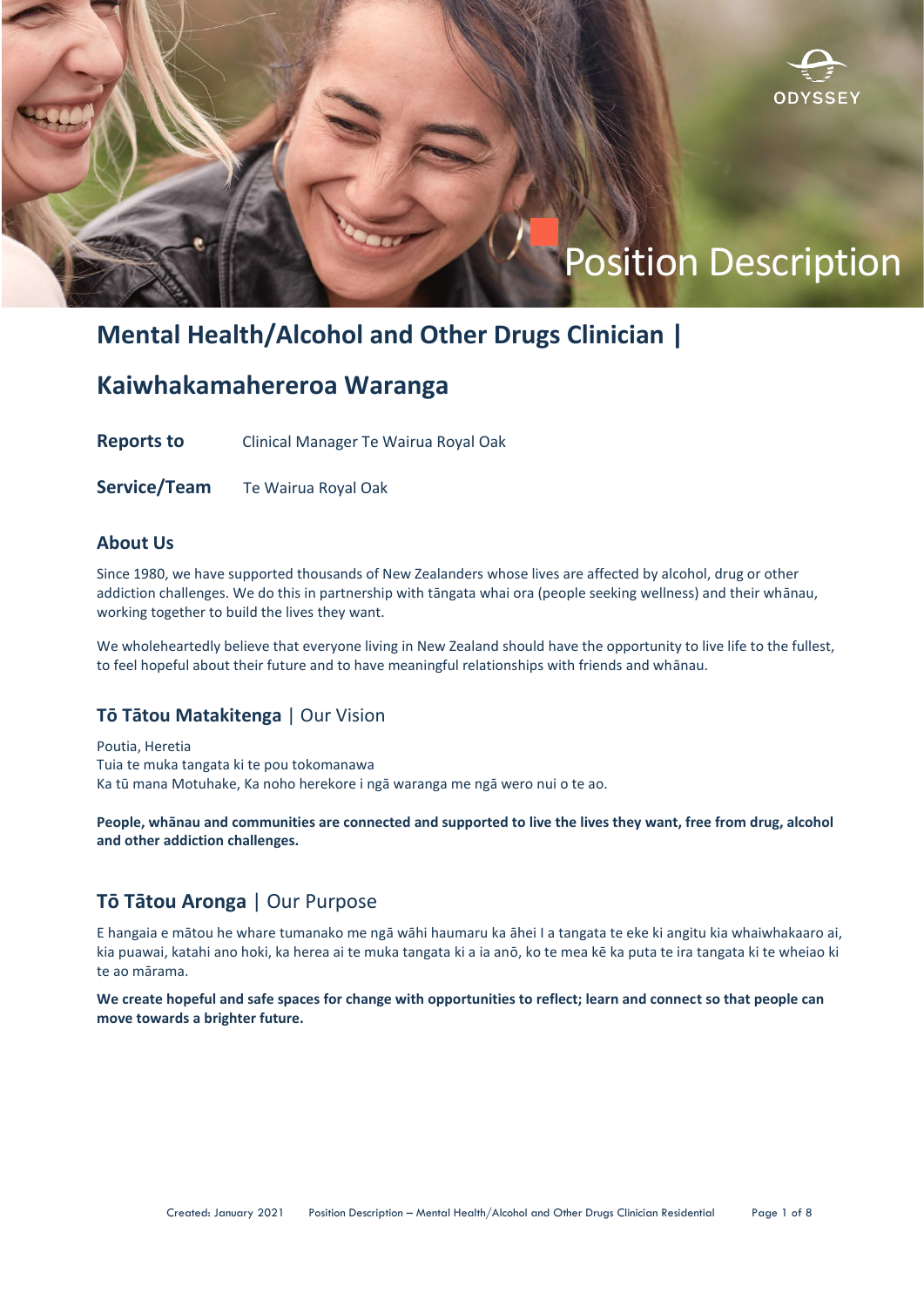

### **Position Purpose**

- Provide assessment and treatment to, and in partnership with, clients/tangata whaiora including family/whānau, whose lives are affected by alcohol and other drug use, dependency and co existing disorders.
- Provide comprehensive clinical assistance based on best practice, that is effective, of high quality and meets the needs of clients/tangata whaiora and the residential service.

## **Key Areas of Responsibility**

| <b>Area of Responsibility</b>                                                                                                                                                                                                                                                                                                                                                                                                                                                                                                                                                                                                                                                                                                                                                                                                                                                                                                                                                                                                                                                                                                                                                                                                                                                                                                                                                                                                                                                                                                                                                                                                                                                                                                                                                         | <b>Performance Measures</b>                                                                                                                                                                                                                                                                                                                                                                                                                                                                                                                                                                                                                                                                                                                                                                                                                                                                                                                                                                                                                                                                                                                                                                                                                                                                                                                                                                                                                                                                                                   |
|---------------------------------------------------------------------------------------------------------------------------------------------------------------------------------------------------------------------------------------------------------------------------------------------------------------------------------------------------------------------------------------------------------------------------------------------------------------------------------------------------------------------------------------------------------------------------------------------------------------------------------------------------------------------------------------------------------------------------------------------------------------------------------------------------------------------------------------------------------------------------------------------------------------------------------------------------------------------------------------------------------------------------------------------------------------------------------------------------------------------------------------------------------------------------------------------------------------------------------------------------------------------------------------------------------------------------------------------------------------------------------------------------------------------------------------------------------------------------------------------------------------------------------------------------------------------------------------------------------------------------------------------------------------------------------------------------------------------------------------------------------------------------------------|-------------------------------------------------------------------------------------------------------------------------------------------------------------------------------------------------------------------------------------------------------------------------------------------------------------------------------------------------------------------------------------------------------------------------------------------------------------------------------------------------------------------------------------------------------------------------------------------------------------------------------------------------------------------------------------------------------------------------------------------------------------------------------------------------------------------------------------------------------------------------------------------------------------------------------------------------------------------------------------------------------------------------------------------------------------------------------------------------------------------------------------------------------------------------------------------------------------------------------------------------------------------------------------------------------------------------------------------------------------------------------------------------------------------------------------------------------------------------------------------------------------------------------|
| <b>Service Delivery</b><br>Provide assessment, treatment and support to<br>clients/tangata whaiora to achieve effective<br>client outcomes and client satisfaction.<br>Facilitate consultation and liaison with<br>$\bullet$<br>clients/tangata whaiora and their<br>family/whānau.<br>Participates in the education and follow-up of<br>$\bullet$<br>the clients/tangata whaioraand their family/<br>whānau and others as relevant, regarding<br>treatment plans.<br>Participate in regular multi-disciplinary team and<br>$\bullet$<br>integrated treatment planning for<br>clients/tangata whaiorai.<br>Role model best clinical practice when<br>$\bullet$<br>undertaking individual and group clinical work<br>with clients/tangata whaiora.<br>Ensure the effective and timely assessment and<br>$\bullet$<br>management of risk in consultation as required<br>with senior staff, on-call or and external liaison.<br>Facilitate groups and supervise support workers<br>$\bullet$<br>when they are co-facilitating.<br>Liaise and maintain functional professional<br>$\bullet$<br>relationships with internal and external<br>stakeholders in relation to treatment delivered.<br>Undertake clinical and non-clinical tasks within<br>$\bullet$<br>own scope of practice, as directed by the Clinical<br>Manager or Advanced Practitioner.<br>Ensure that all clinical practice and treatment<br>$\bullet$<br>documentation adheres to clinical protocols,<br>organisational policies and procedures.<br>Administer medication as required to<br>clients/tangata whaiora/ rangatahi, in line with<br>medical protocols and procedures.<br>Write up client/tangata whaiora/rangatahi<br>clinical case notes and reviews, and input into<br>the Odyssey client database (HCC). | Clinical treatment produces positive<br>$\bullet$<br>outcomes for clients/tangata whaiora, in<br>line with agreed goals.<br>Clients/tangata whaiora and<br>$\bullet$<br>family/whanau express satisfaction with<br>levels of communication and consultation.<br>Clients/tangata whaiora and<br>$\bullet$<br>family/whanau express satisfaction with<br>participation in education and level of<br>follow up as per treatment plan.<br>Regularly attends team and treatment<br>$\bullet$<br>planning meetings; senior staff express<br>satisfaction with level of involvement.<br>Risk assessment, planning and<br>$\bullet$<br>management is demonstrated with positive<br>client outcomes; serious issues are<br>escalated to the relevant person.<br>Harm reduction is the demonstrated in all<br>$\bullet$<br>client care.<br>Groups are well facilitated; support<br>$\bullet$<br>workers express satisfaction with support<br>provided.<br>Internal and external stakeholders' express<br>satisfaction with relationships.<br>Work undertaken demonstrates best<br>$\bullet$<br>clinical practice; senior staff expressing<br>satisfaction with the level of autonomy and<br>knowledge demonstrated.<br>Treatment documentation complies with<br>$\bullet$<br>organisational policy and procedure and<br>meets required audit standards.<br>Completes medication training;<br>competence is shown in medication<br>allocation; meets all procedural guidelines<br>in line with documented nursing &<br>medication plans. |
|                                                                                                                                                                                                                                                                                                                                                                                                                                                                                                                                                                                                                                                                                                                                                                                                                                                                                                                                                                                                                                                                                                                                                                                                                                                                                                                                                                                                                                                                                                                                                                                                                                                                                                                                                                                       | HCC information is accurate and is entered<br>$\bullet$<br>in a timely and meets all case note writing<br>policy and procedural requirements and<br>privacy act/confidentiality requirements;                                                                                                                                                                                                                                                                                                                                                                                                                                                                                                                                                                                                                                                                                                                                                                                                                                                                                                                                                                                                                                                                                                                                                                                                                                                                                                                                 |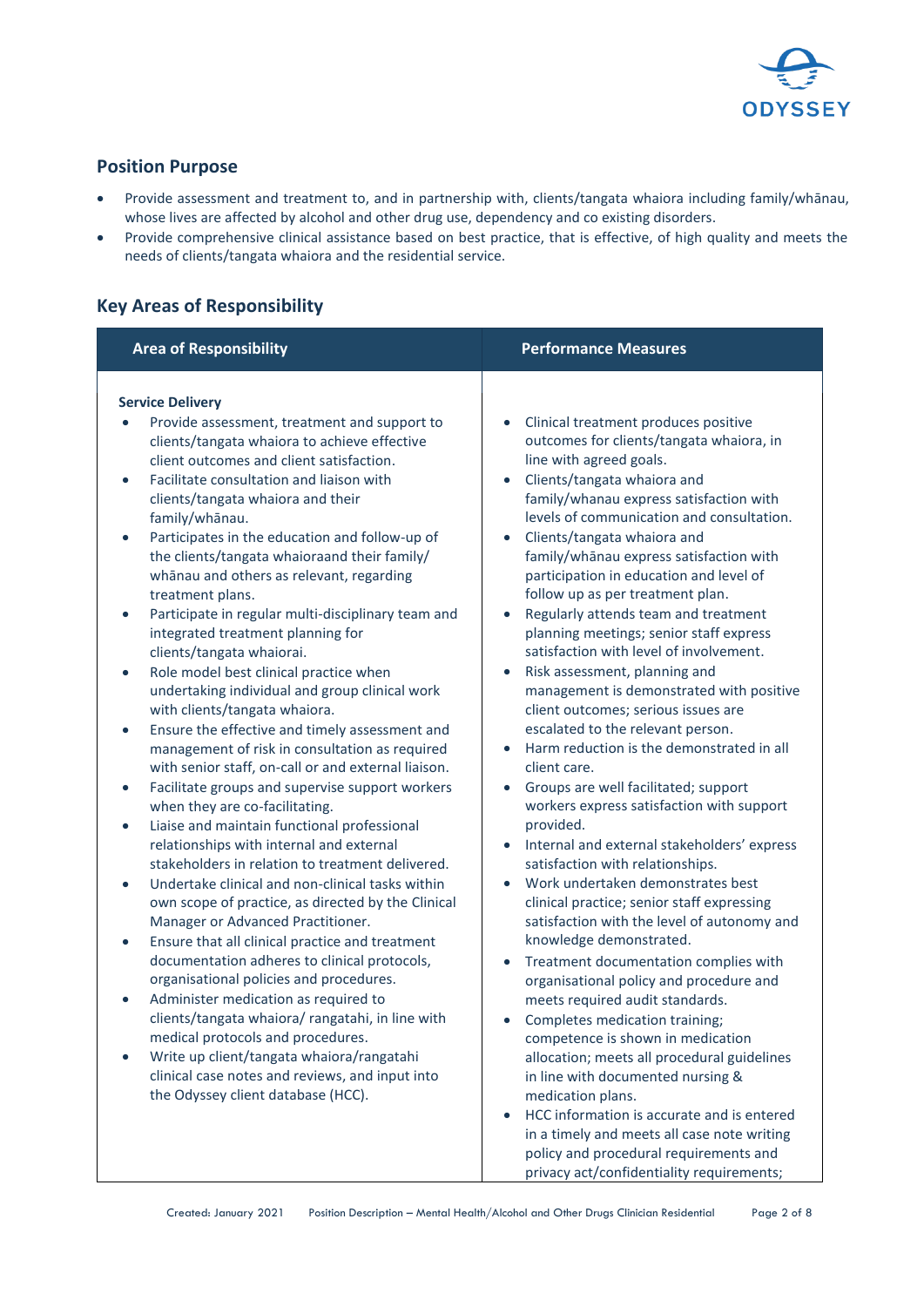

| <b>Area of Responsibility</b>                                                                                                                                                                                                                                                                                                                                                                                                                                                                          | <b>Performance Measures</b>                                                                                                                                                                                                                                                                                                                                                                                                                                                                                                                                                                                                                                  |
|--------------------------------------------------------------------------------------------------------------------------------------------------------------------------------------------------------------------------------------------------------------------------------------------------------------------------------------------------------------------------------------------------------------------------------------------------------------------------------------------------------|--------------------------------------------------------------------------------------------------------------------------------------------------------------------------------------------------------------------------------------------------------------------------------------------------------------------------------------------------------------------------------------------------------------------------------------------------------------------------------------------------------------------------------------------------------------------------------------------------------------------------------------------------------------|
|                                                                                                                                                                                                                                                                                                                                                                                                                                                                                                        | HCC case reviews are kept up to date; risk<br>forms are timely and up-to-date in HCC.                                                                                                                                                                                                                                                                                                                                                                                                                                                                                                                                                                        |
| <b>Health and Safety</b><br>Identify and act on any potential risks to self or<br>others, including client/tangata whaiora whānau<br>and other employees.<br>Be familiar with and abide by the organisation's<br>health and safety policies and reporting<br>procedures, ensuring others do the same as<br>required.<br>Follow safe work practices, which includes the<br>effective use of safety equipment, identification of<br>workplace hazards and taking action to reduce or<br>eliminate these. | Risks (including Health and Safety,<br>compliance and maintenance) are<br>identified and reported.<br>Plans are put in place to resolve and/or<br>mitigate potential problems as required<br>Issues are escalated to relevant manager as<br>required.<br>Demonstrates understanding and<br>compliance with organisational and<br>legislative health and safety. requirements<br>and is proactive in ensuring employees are<br>compliant<br>Follows correct protocols when using<br>safety equipment.<br>Workplace hazards are identified and plans<br>are put in place to reduce/eliminate these<br>or the matter is escalated to the relevant<br>authority. |
| <b>Treaty of Waitangi</b><br>Demonstrate knowledge and understanding of the<br>Treaty of Waitangi and its application in this role.                                                                                                                                                                                                                                                                                                                                                                    | Actions show knowledge and ability to apply<br>the principles of the Treaty in the delivery of<br>role.                                                                                                                                                                                                                                                                                                                                                                                                                                                                                                                                                      |
| <b>Professional Development</b><br>Be proactive in own professional development.<br>Attend relevant organisational training as<br>required.                                                                                                                                                                                                                                                                                                                                                            | Has an individual development plan which<br>is implemented.<br>Attends organisational training required for<br>role.                                                                                                                                                                                                                                                                                                                                                                                                                                                                                                                                         |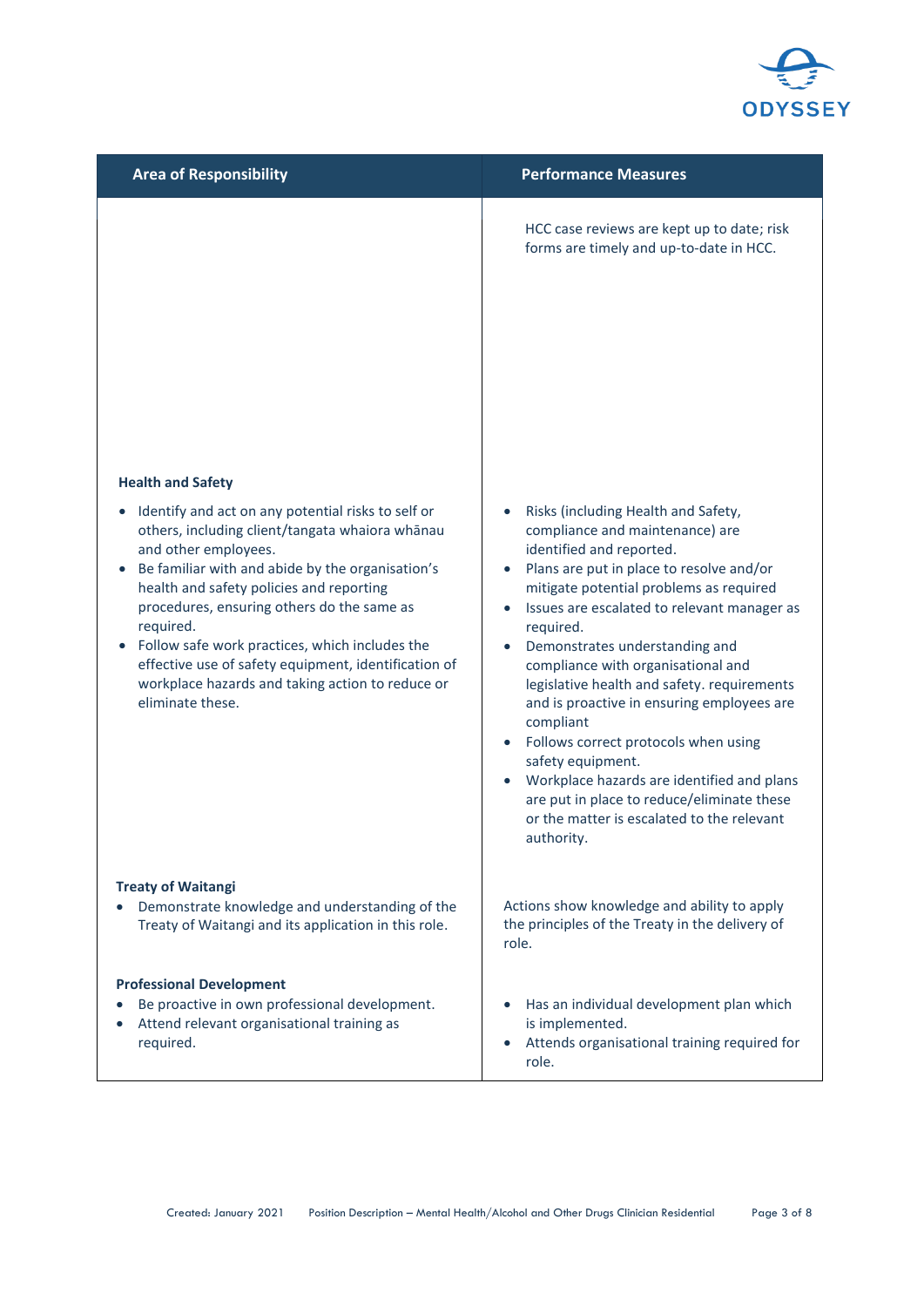

| <b>Area of Responsibility</b>                                                                                                                                                                            | <b>Performance Measures</b>                                                                                                                                   |
|----------------------------------------------------------------------------------------------------------------------------------------------------------------------------------------------------------|---------------------------------------------------------------------------------------------------------------------------------------------------------------|
| General<br>Attend and contribute actively to team meetings.<br>$\bullet$<br>Carry out any other duties that may be delegated<br>by the line manager, which are in keeping with the<br>scope of the role. | Regular attendance at team meetings and<br>makes useful contributions.<br>Work is undertaken and completed.<br>Commitment and flexibility is<br>demonstrated. |

# **Key Relationships**

| <b>Internal</b>                                                                                                                     | <b>External</b>                                                                                                                                                                                                                  |
|-------------------------------------------------------------------------------------------------------------------------------------|----------------------------------------------------------------------------------------------------------------------------------------------------------------------------------------------------------------------------------|
| • Clinical Manager<br>• Support Workers<br><b>Advanced Practitioner</b><br>$\bullet$<br>• Registered Nurse<br>• Other Odyssey staff | • Clients/tangata whaiora<br>• Family/whanau of clients/tangata whaiora<br>Staff from external organisations<br>$\bullet$<br><b>Staff from Medical and Dental Agencies</b><br>$\bullet$<br>• Other medical /health professionals |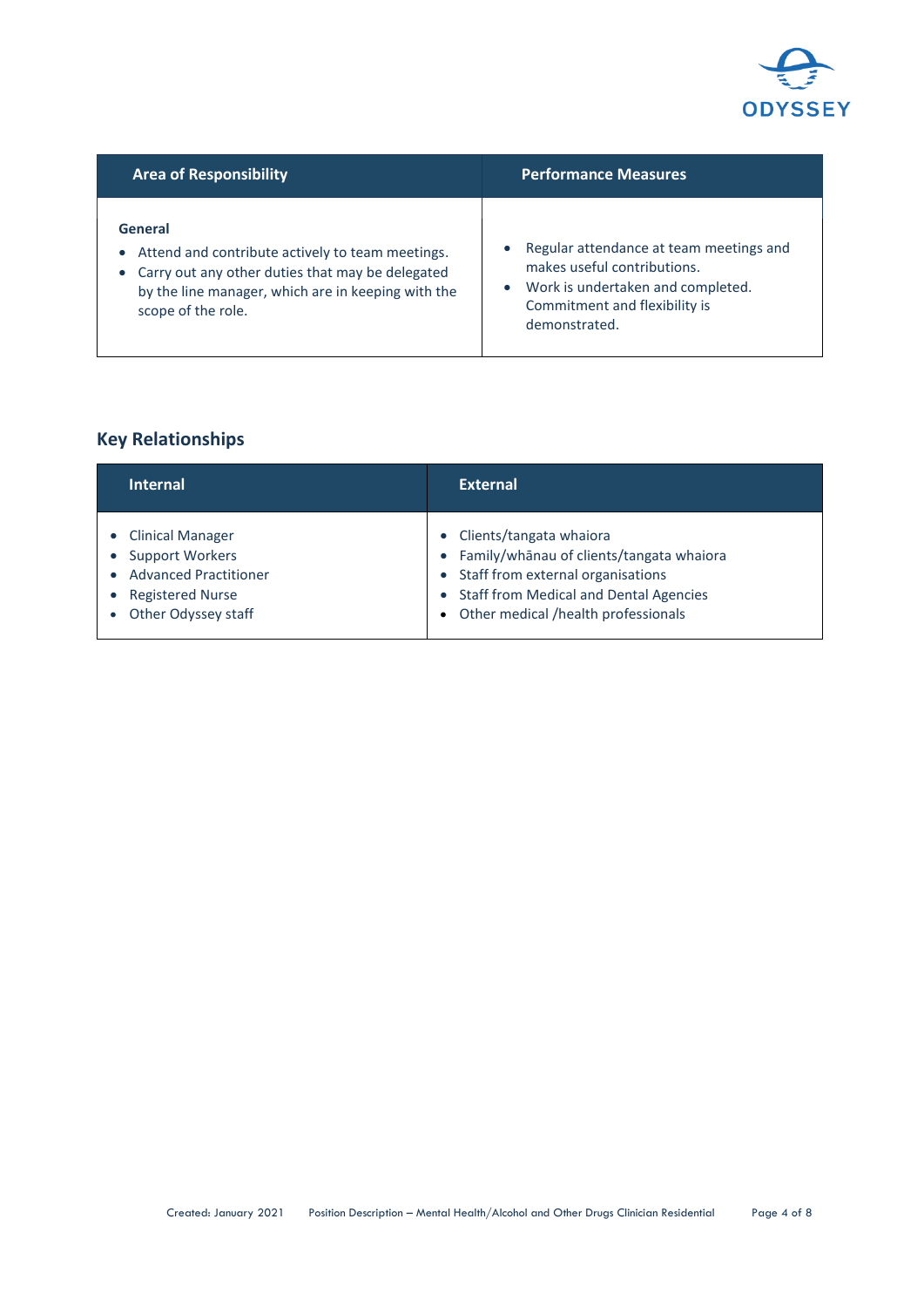

#### **Person Specification**

#### **Qualifications, Knowledge and Experience**

- Up to 1 years' experience working with clients and their family/whanau in a social services, addictions and/or mental health setting
- Relevant Level 7 qualification e.g. Bachelors in AOD, Health Science, Nursing, Psychology
- Knowledge of the effects related to the misuse of alcohol and other drugs, including methamphetamines and other current substances of use and abuse
- Understanding of and interest in Odyssey's work and philosophy, including the therapeutic community model of care
- Ability to identify cognitive and behavioural patterns and an understanding of mental health issues
- High regard for confidentiality and security, including client information
- Understanding of the Treaty of Waitangi and how it applies to own professional practice
- Registration or a commitment to achieve registration with the Drug and Alcohol Practitioners Association of New Zealand (DAPAANZ), Social Work professional body or other relevant professional body under the HPCA Act
- Experience and expertise in using Microsoft suite applications
- Knowledge of Te Reo and/or Tikanga Maori is desirable

#### **Skills and Abilities**

- Demonstrated interest in tantaga whaiora, their abilities and motivation to help them achieve their goals
- Ability to work alongside family members, to guide and help build their strengths and resources
- Strong interpersonal and communication skills (written and oral)
- Client-centred and strengths-based approach
- Group facilitation skills
- Ability to establish and maintain effective relationships with a range of stakeholders
- Ability to work as an effective team member of a multi-disciplinary team
- Ability to prioritise, work under pressure, complete work on time and to a high standard
- Ability to work with limited supervision
- Ability to take the initiative and adapt to changing circumstances
- Demonstrated cultural sensitivity and rainbow diversity awareness
- Willingness to consider other viewpoints/ sources of information and adjust decisions as appropriate
- Ability to show discretion and tact
- Ability to deal with conflict and defuse challenging situations
- Fluency in English
- Good IT/word-processing skills
- Ability to acknowledge own limitations and be proactive on own self-development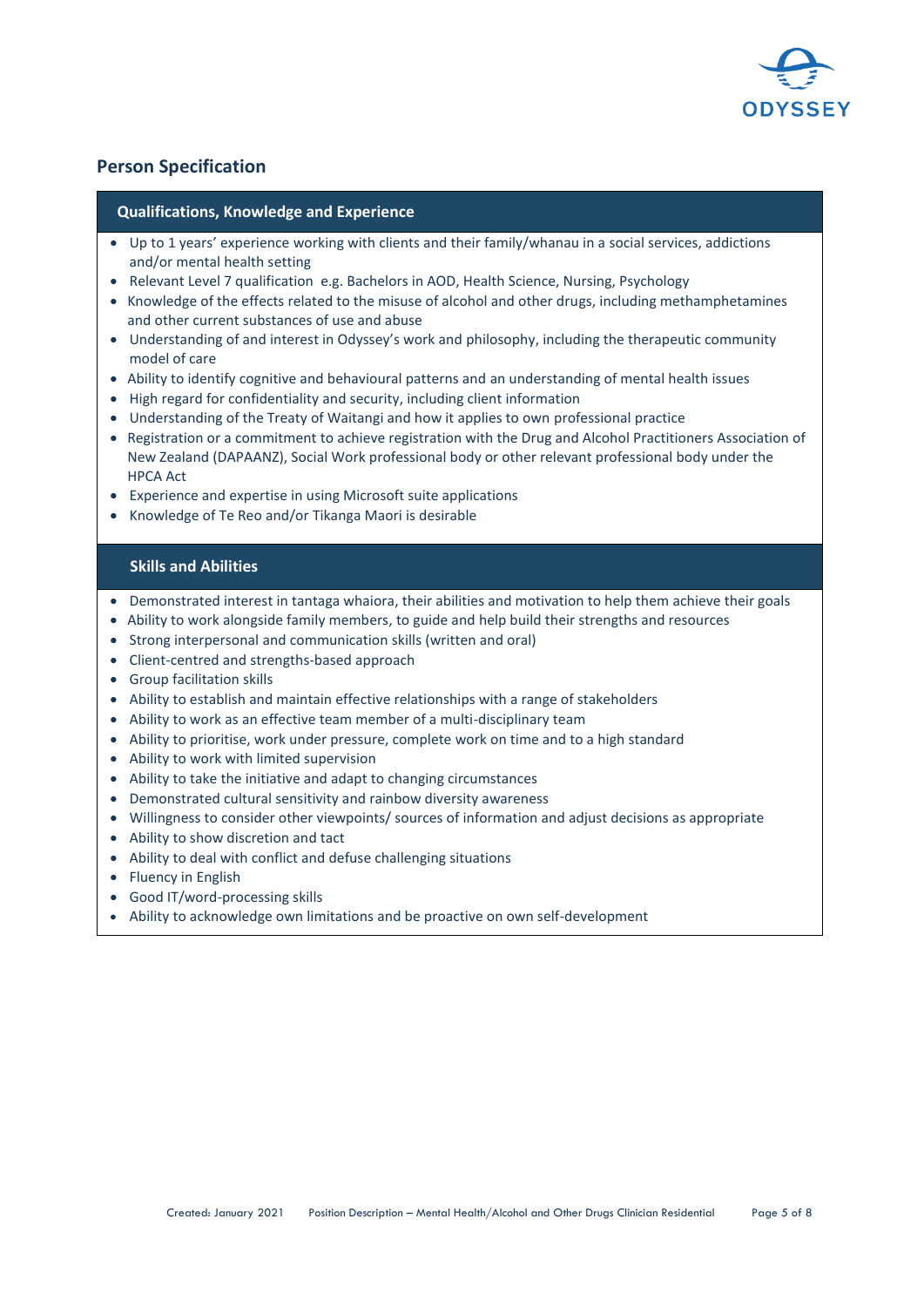

## **Ngā Poupou | Our Pillars**

Our Pillars are the foundation of our work, guiding how we work together and with each other.

| Whakawhirinaki   Trust   | Reliable and shows great integrity.                                                                                               |
|--------------------------|-----------------------------------------------------------------------------------------------------------------------------------|
| Pono   Honesty           | Transparency and openness underpins all actions.                                                                                  |
| Haepapa   Responsibility | Achieves and surpasses goals.                                                                                                     |
| Matapõpore   Concern     | Empathic and interested in the wellbeing of others.                                                                               |
| Aroha   Love             | Genuinely collaborative, supportive and able to work as part<br>of a close-knit team, including with tangata whai ora and whanau. |

## **'Let's Get Real' Skills**

| <b>Skill</b>                                                                     | <b>Description</b>                                                                                                                      | <b>Competency Level - Essential</b>                                                                                                                                                                                                                                                                                                                                                                                                                                                                                                                                                                                                                                           |
|----------------------------------------------------------------------------------|-----------------------------------------------------------------------------------------------------------------------------------------|-------------------------------------------------------------------------------------------------------------------------------------------------------------------------------------------------------------------------------------------------------------------------------------------------------------------------------------------------------------------------------------------------------------------------------------------------------------------------------------------------------------------------------------------------------------------------------------------------------------------------------------------------------------------------------|
| <b>Working with</b><br>people<br>experiencing<br>mental health<br>and addictions | Is supportive of employees<br>and clients/whai ora with<br>mental health and addiction<br>needs, focusing on their<br>strengths         | • Greets and welcomes people accessing services and<br>their whanau appropriately, providing age and/or<br>culturally appropriate, relevant & specific information.<br>• Works in partnership with people accessing services<br>and is mindful of the impact of power differentials.<br>• Demonstrates understanding and respect of diversity<br>and cultural awareness through appropriate use of<br>language and culturally specific resources, particularly<br>for Māori whai ora and whanau.<br>• Recognises people accessing services may be fearful or<br>apprehensive and works to establish a safe and trusting<br>connection and a comfortable physical environment. |
| <b>Working with</b><br><b>Māori</b>                                              | Contributes to oranga and<br>whānau ora for Maori<br>employees and Māori clients/<br>whai ora with mental health<br>and addiction needs | • Greets Māori people using te reo Māori greetings.<br>• Respects and uses te reo Māori correctly & when<br>appropriate.<br>• Respects Māori tikanga and spiritual practices, the<br>importance of identity and the concepts of<br>whakawhanaunga, manaaki, tino rangatiratanga and<br>mana Motuhake.<br>• Asks whai ora and whānau what they need and<br>provides information in English and Māori.<br>• Understands the importance of whakapapa and<br>different roles within whanau.<br>• Supports Māori whai ora to identify and involve people<br>who are important to them.                                                                                             |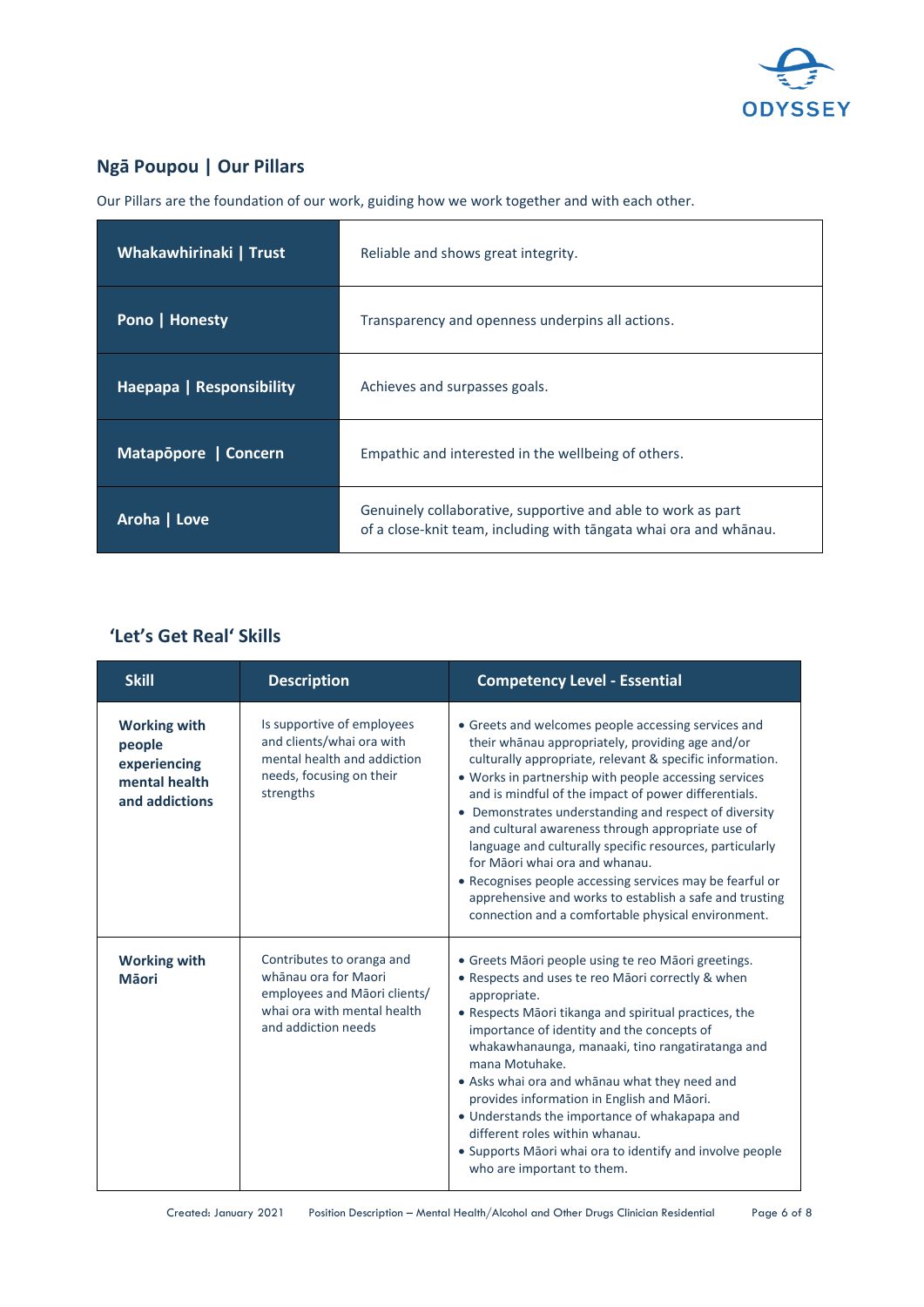

| <b>Working with</b><br>whānau                                   | Encourages and supports the<br>wellbeing of whanau and<br>ensures they have access to<br>information, education and<br>support including children  | • Demonstrates understanding that in many cultures, a<br>person's identity is embedded and connected to<br>whānau rather than their individual selves.<br>• Welcomes, establishes positive rapport and shares<br>relevant information with whanau.<br>• Sensitively asks about support needs related to being a<br>parent as appropriate to role.                                                                                                                                                                                                                                                                                                                                                                                                               |
|-----------------------------------------------------------------|----------------------------------------------------------------------------------------------------------------------------------------------------|-----------------------------------------------------------------------------------------------------------------------------------------------------------------------------------------------------------------------------------------------------------------------------------------------------------------------------------------------------------------------------------------------------------------------------------------------------------------------------------------------------------------------------------------------------------------------------------------------------------------------------------------------------------------------------------------------------------------------------------------------------------------|
| <b>Working within</b><br>communities                            | Recognises that people and<br>whānau who experience<br>mental health and addictions<br>needs, are part of<br>communities                           | . Understands 'community' in the broadest sense and<br>that the concept of community is dynamic and evolving.<br>• Recognises that Māori whai ora may be supported<br>within and contribute to wider social networks e.g.<br>hapu, iwi.<br>• Demonstrates understanding of the importance of<br>social inclusion and community connections, has<br>knowledge of the communities people accessing<br>services identify with, and supports them to connect<br>with and participate in communities of their choice.<br>• Has a basic understanding of mental health promotion,<br>addiction harm reduction, suicide prevention and<br>postvention principles.                                                                                                      |
| <b>Challenging</b><br>discrimination                            | Challenges discrimination, &<br>provides/ promotes a valued<br>place for employees and<br>clients/whai ora with mental<br>health & addiction needs | • Demonstrates understanding of the prevalence, impact<br>and challenges of discrimination on people who have<br>mental health or addiction needs, whanau services and<br>communities.<br>. Works to develop awareness and challenges own<br>beliefs that may lead to discriminatory behaviour.                                                                                                                                                                                                                                                                                                                                                                                                                                                                 |
| Applying law,<br>policy and<br>standards                        | Implements legislation,<br>regulations, standards, codes<br>and policies relevant to their<br>role                                                 | • Respects the relationship between government and<br>tāngata whenua and upholds the principles of the Te<br>Tiriti o Waitangi.<br>• Understand and adheres to legislation, regulations,<br>standards, codes and policies appropriate to the role.<br>. Upholds the principles set out in the UN Convention of<br>the Rights of the Person, including the right to<br>autonomy, self-determination, to be free from coercion<br>and to be treated in a non-discriminatory way.<br>• Provides information to people about their rights and in<br>a way that supports them to understand.<br>• Ensures people know about relevant feedback and<br>complaints processes.<br>• Maintains and stores records in accordance with legal<br>and professional standards. |
| <b>Maintaining</b><br>professional &<br>personal<br>development | Participates in life-long<br>learning, & personal and<br>professional development,<br>reflecting on & seeking ways<br>to improve self/team/service | • Reflects on own work and practices to identify<br>strengths and areas for further development.<br>• Seeks and takes learning opportunities to achieve<br>professional development goals<br>• Looks after own wellbeing and contributes to a safe and<br>healthy workplace.<br>• Communicates effectively with a diverse range of<br>people.<br>• Engages with colleagues to give and receive<br>constructive feedback.                                                                                                                                                                                                                                                                                                                                        |